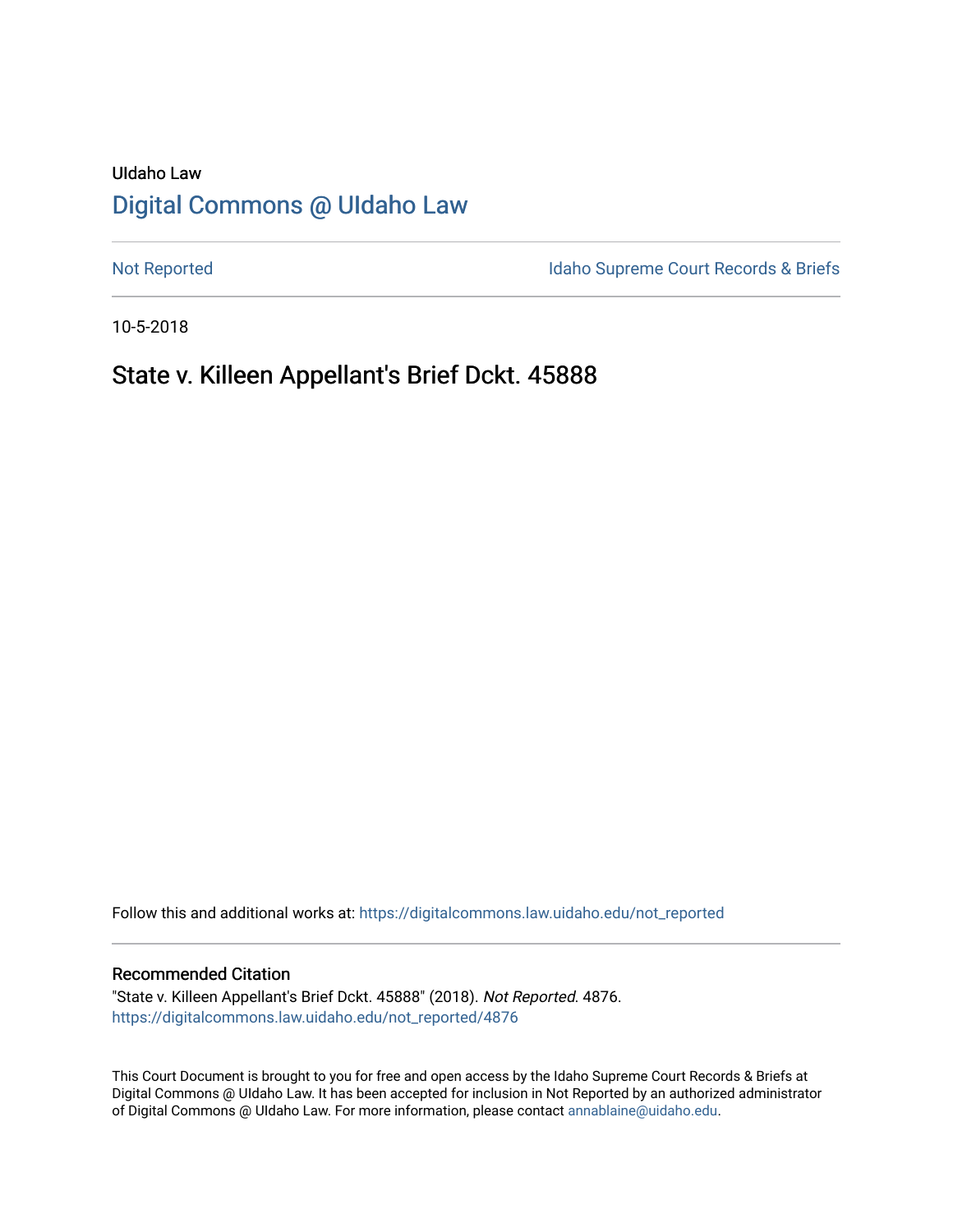Electronically Filed 10/5/2018 8:19 AM Idaho Supreme Court Karel Lehrman, Clerk of the Court By: Brad Thies, Deputy Clerk

ERIC D. FREDERICKSEN State Appellate Public Defender I.S.B. #6555

SALLY J. COOLEY Deputy State Appellate Public Defender I.S.B. #7353 322 E. Front Street, Suite 570 Boise, Idaho 83702 Phone: (208) 334-2712 Fax: (208) 334-2985 E-mail: documents@sapd.state.id.us

### IN THE SUPREME COURT OF THE STATE OF IDAHO

| STATE OF IDAHO,        |                              |
|------------------------|------------------------------|
|                        | NO. 45888                    |
| Plaintiff-Respondent,  |                              |
|                        | ADA COUNTY NO. CR01-17-42208 |
| V.                     |                              |
|                        |                              |
| LAUREN ASHLEY KILLEEN, | <b>APPELLANT'S BRIEF</b>     |
|                        |                              |
| Defendant-Appellant.   |                              |
|                        |                              |

## STATEMENT OF THE CASE

#### Nature of the Case

Lauren Ashley Killeen pled guilty to one count of felony eluding. She received a unified sentence of five years, with two years fixed. Ms. Killeen contends that her sentence represents an abuse of the district court's discretion, as it is excessive given any view of the facts.

## Statement of the Facts & Course of Proceedings

At approximately one o'clock in the morning on September 16, 2017, officers stopped a car driven by Lauren Ashley Killeen for an equipment violation. (Presentence Investigation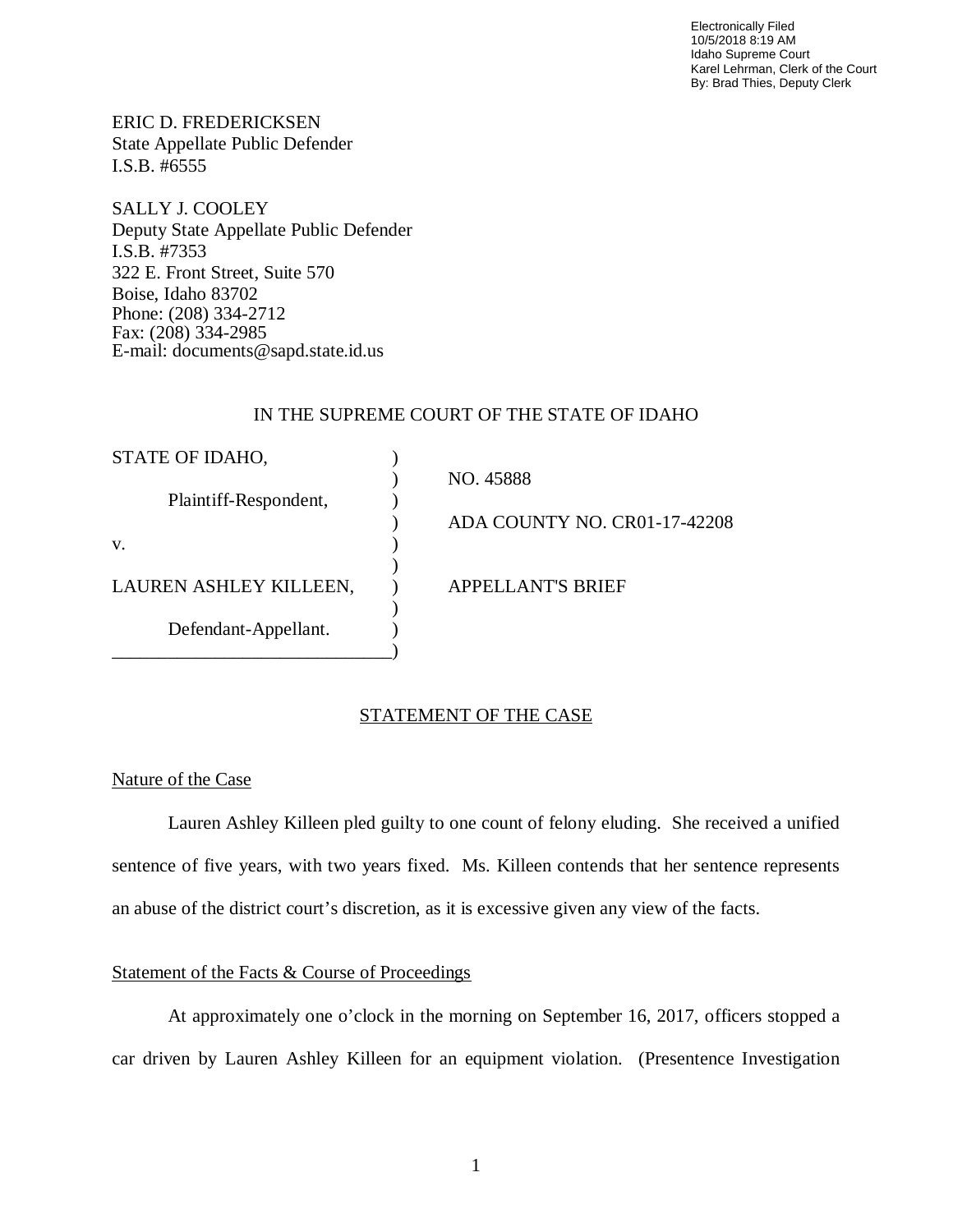Report (*hereinafter*, PSI),<sup>[1](#page-2-0)</sup> p.3.) After giving the officer her vehicle registration, Ms. Killeen turned her car back on and rapidly drove away. (PSI, p.3.) In driving away, Ms. Killeen crossed into oncoming traffic and drove through multiple red lights. (PSI, p.3.) Ms. Killeen did not have her car's headlights on when she drove away from the officers. (PSI, p.3.)

Ms. Killeen was charged by information with felony eluding. (R., pp.24-25.) Pursuant to a plea agreement, Ms. Killeen pled guilty to felony eluding. (Tr., p.17, Ls.11-16; p.19, L.1 – p.20, L.8; R., pp.46-59.) According to the terms of the plea agreement, the State agreed not to file a persistent violator sentencing enhancement. (Tr., p.12, Ls.3-5; R., pp.49, 58-59.) The district court accepted Ms. Killeen's guilty plea and ordered a PSI and set the matter for sentencing. (Tr., p.31, L.22 – p.32, L.11.)

At sentencing, the State recommended a sentence of five years, with two years fixed. (Tr., p.36, Ls.5-10.) Ms. Killeen's counsel asked that she be referred to drug court, but if not, counsel recommended a unified sentence of three and one-half years, with one-half year fixed. (Tr., p.37, Ls.5-7; p.38, Ls.7-9.) The district court sentenced Ms. Killeen to five years, with two years fixed.<sup>[2](#page-2-1)</sup> (Tr., p.43, Ls.14–18; R., pp.63-66.)

Ms. Killeen appeals from the judgment of conviction. (R., pp.68-70.)

#### ISSUE

Did the district court abuse its discretion when it sentenced Ms. Killeen to a unified sentence of five years, with two years fixed, following her plea of guilty to felony eluding?

<span id="page-2-0"></span><sup>&</sup>lt;sup>1</sup> Appellant's use of the designation "PSI" includes the packet of documents grouped with the electronic copy of the PSI, including the original PSI, the Addendums to the PSI, evaluations, and letters submitted in support of Ms. Killeen.

<span id="page-2-1"></span> $2^2$  Ms. Killeen also filed a motion for reconsideration of the sentence pursuant to I.C.R. 35, which was denied without a hearing because it contained no new information. (R., pp.67, 73-78.)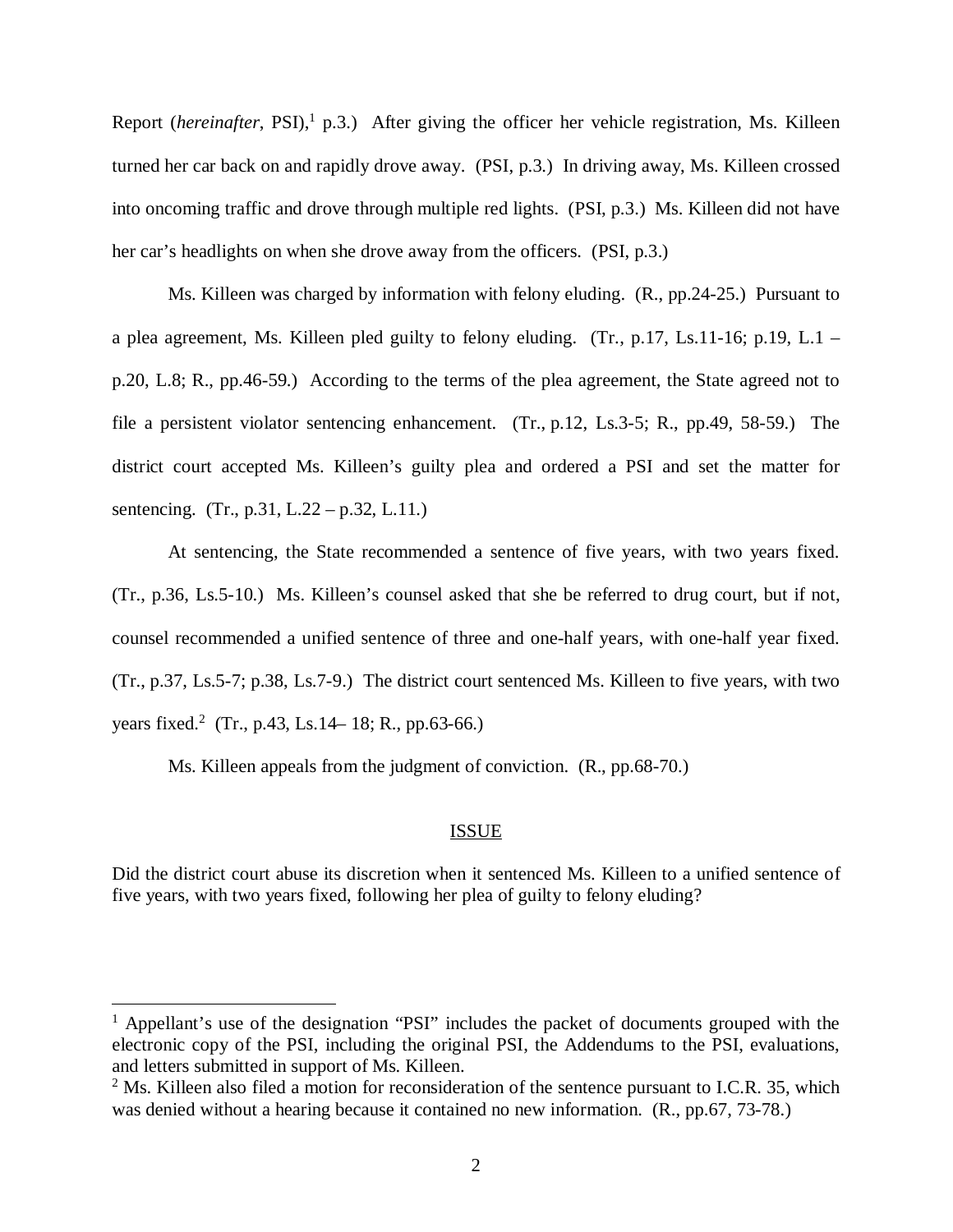#### ARGUMENT

## The District Court Abused Its Discretion When It Sentenced Ms. Killeen To A Unified Sentence Of Five Years, With Two Years Fixed, Following Her Plea Of Guilty To Felony Eluding

Ms. Killeen asserts that, given any view of the facts, her unified sentence of five years, with two years fixed, is excessive. Where a defendant contends that the sentencing court imposed an excessively harsh sentence, the appellate court will conduct an independent review of the record giving consideration to the nature of the offense, the character of the offender, and the protection of the public interest. *See State v. Reinke*, 103 Idaho 771 (Ct. App. 1982).

The Idaho Supreme Court has held that, "'[w]here a sentence is within statutory limits, an appellant has the burden of showing a clear abuse of discretion on the part of the court imposing the sentence.'" *State v. Jackson*, 130 Idaho 293, 294 (1997) (quoting *State v. Cotton*, 100 Idaho 573, 577 (1979)). Ms. Killeen does not allege that her sentence exceeds the statutory maximum. Accordingly, in order to show an abuse of discretion, Ms. Killeen must show that in light of the governing criteria, the sentence was excessive considering any view of the facts. *Id*. The governing criteria or objectives of criminal punishment are: (1) protection of society; (2) deterrence of the individual and the public generally; (3) the possibility of rehabilitation; and (4) punishment or retribution for wrongdoing. *Id*.

In light of Ms. Killeen's rehabilitative potential, the district court abused its discretion in sentencing her excessively. The district court failed to consider the fact that Ms. Killeen has the support of her family, suffers from mental illness as well as addictions to heroin and methamphetamine, and was truly remorseful. Ms. Killeen has substantial support and, with programming, Ms. Killeen could likely be successful in the community.

Ms. Killeen has a supportive family. *See State v. Shideler*, 103 Idaho 593, 594-595 (1982) (reducing sentence of defendant who had the support of his family and employer in his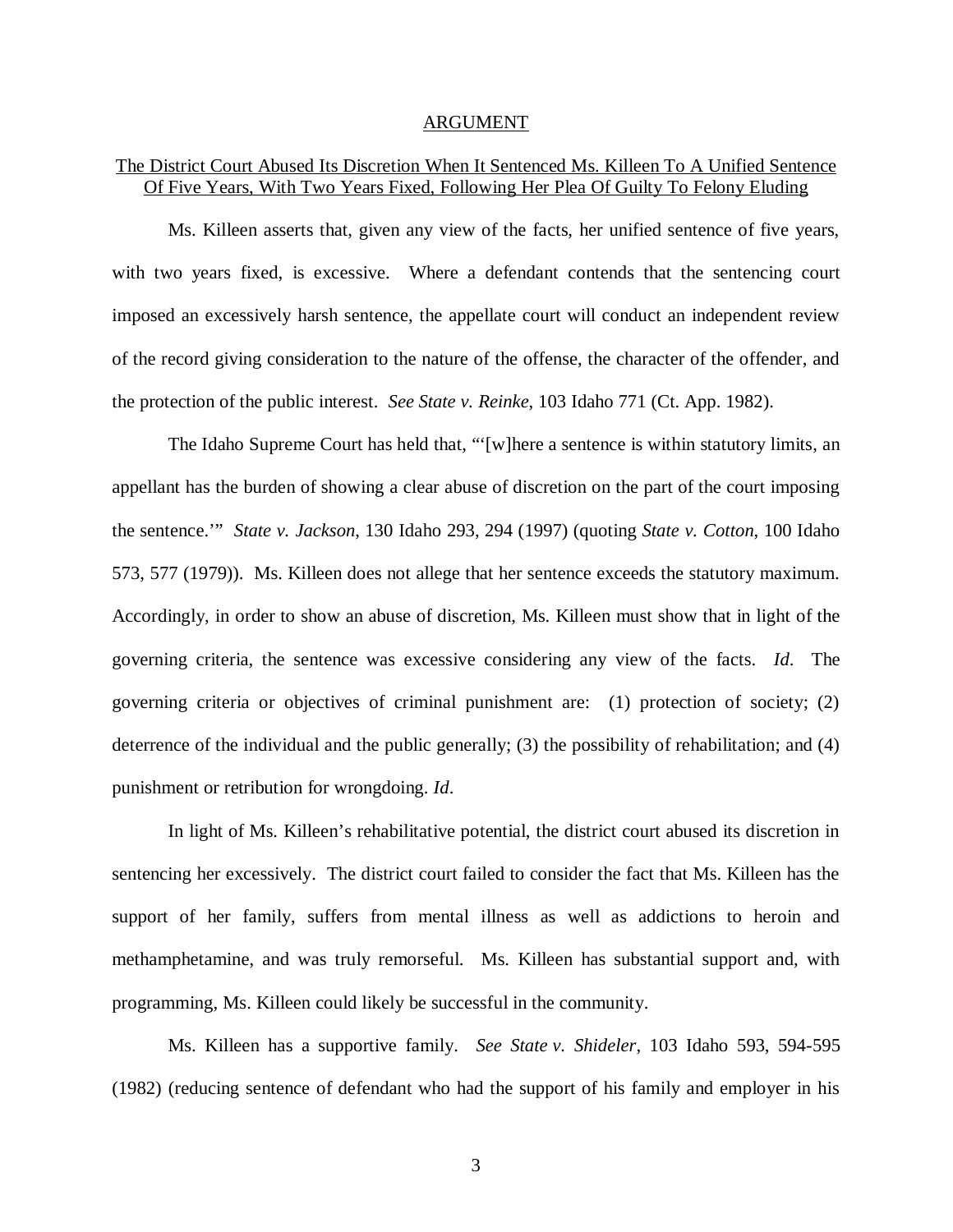rehabilitation efforts); *see also State v. Carrasco*, 114 Idaho 348, 354-55 (Ct. App. 1988) (reducing sentence of first-time offender who had a family depending upon him for support and who accepted responsibility for the offense at issue), *overruled on other grounds*, 117 Idaho 295 (1990). Ms. Killeen's mother and grandmother were both in the courtroom at sentencing to show their support for her. (Tr., p.42, Ls.6-10.) Ms. Killeen's parents wrote a letter of support to the court for its consideration at sentencing. (Tr., p.42, Ls.6-10; PSI, pp.380-381.) Ms. Killeen's sister is a good source of support for her and wrote a letter to the court in which she describes Ms. Killeen as "intelligent, smart, open minded, creative, and hard working." (PSI, p.382.) Ms. Killeen also has a young child. (PSI, pp.9.) She values her family and one of her goals is to strengthen her relationship with her three-year-old son. (PSI, p.13.) Ms. Killeen also has a supportive friend who wrote a letter to the court for its consideration. (PSI, p.38.)

The Idaho Supreme Court has held that substance abuse should be considered as a mitigating factor by the district court when that court imposes sentence. *State v. Nice*, 103 Idaho 89 (1982). In *Nice*, the Idaho Supreme Court reduced a sentence based on Nice's lack of prior record and the fact that "the trial court did not give proper consideration of the defendant's alcoholic problem, the part it played in causing the defendant to commit the crime and the suggested alternatives for treating the problem." *Id.* at 91. Additionally, the Idaho Supreme Court has ruled that ingestion of drugs and alcohol resulting in impaired capacity to appreciate criminality of conduct, could be a mitigating circumstance. *State v. Osborn*, 102 Idaho 405, 414 (1981). Ms. Killeen realizes that she is addicted to methamphetamine and heroin. (PSI, pp.12, 61.) In fact, Ms. Killeen was suffering from withdrawals when she was pulled over, and she believes she would not have committed the crime had she been sober. (PSI, pp.4, 60-64.) However, Ms. Killeen wants treatment and her goal is to stay sober. (PSI, pp.13-14.) At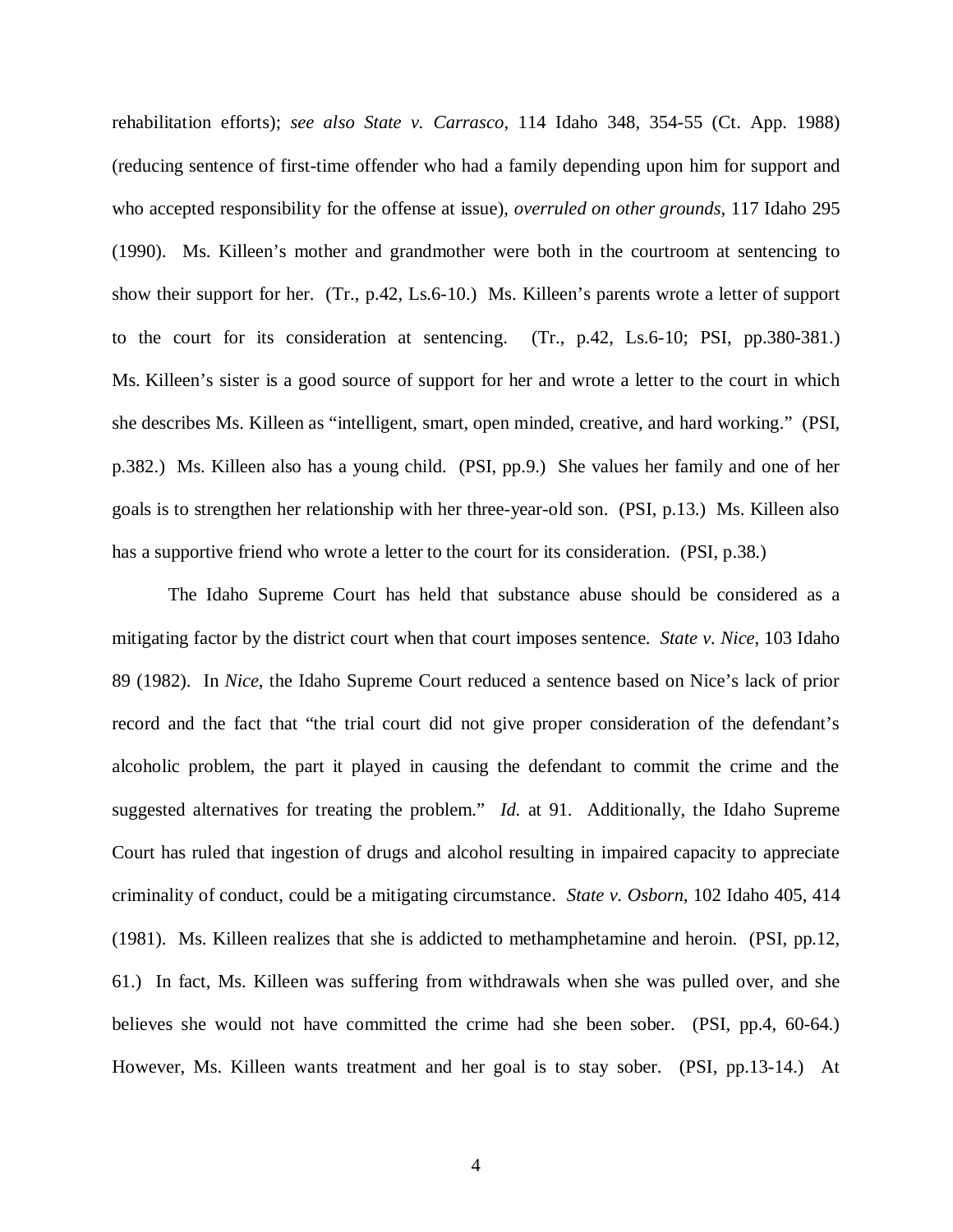sentencing, Ms. Killeen told the court that she wanted treatment for her drug addiction and mental health issues. (Tr., p.39, Ls.8-15.)

The Idaho Supreme Court has recognized that Idaho Code § 19-2523 requires the trial court to consider a defendant's mental illness as a sentencing factor. *Hollon v. State*, 132 Idaho 573, 581 (1999). Ms. Killeen reported a history of mental illness including Depression, Anxiety, and PTSD. (Tr., p.9, Ls.3-6; PSI, pp.11, 33.) She believes she would benefit from medication to manage her mental health conditions. (PSI, pp.11, 14.)

Further, Ms. Killeen expressed remorse and accepted responsibility for her acts. At

sentencing, Ms. Killeen said:

I would like to take this moment to take full accountability for my poor decisions in committing this crime of eluding.

. . .

I would like to apologize to the community of Boise and truly I'm just thankful that no one was injured or hurt during this time – during the time this crime took place. By committing this crime, it is very clear to me and I need and would benefit from a very structured treatment program for my drug addiction and mental health issues. Also that I will have to continue helping myself for the rest of my life if I want to win this battle against my addiction and stop going back to prison by staying free, clear, and abstinent from all drugs and alcohol.

I still have not lost all hope and faith in myself to overcome this battle against myself. I would like to thank you for listening, and thank my mother and my grandmother for showing up and supporting me in my sentencing here today.

Thank you.

(Tr., p.38, L.24 – p.39, L.21.) Idaho recognizes that some leniency is required when a defendant

expresses remorse for his conduct and accepts responsibility for his acts. *State v. Shideler*, 103

Idaho 593, 595 (1982); *State v. Alberts*, 121 Idaho 204, 209 (Ct. App. 1991). For example, in

*Alberts*, the Idaho Court of Appeals noted that some leniency is required when the defendant has

expressed "remorse for his conduct, his recognition of his problem, his willingness to accept

treatment and other positive attributes of his character." *Alberts*, 121 Idaho at 209. In *Shideler,*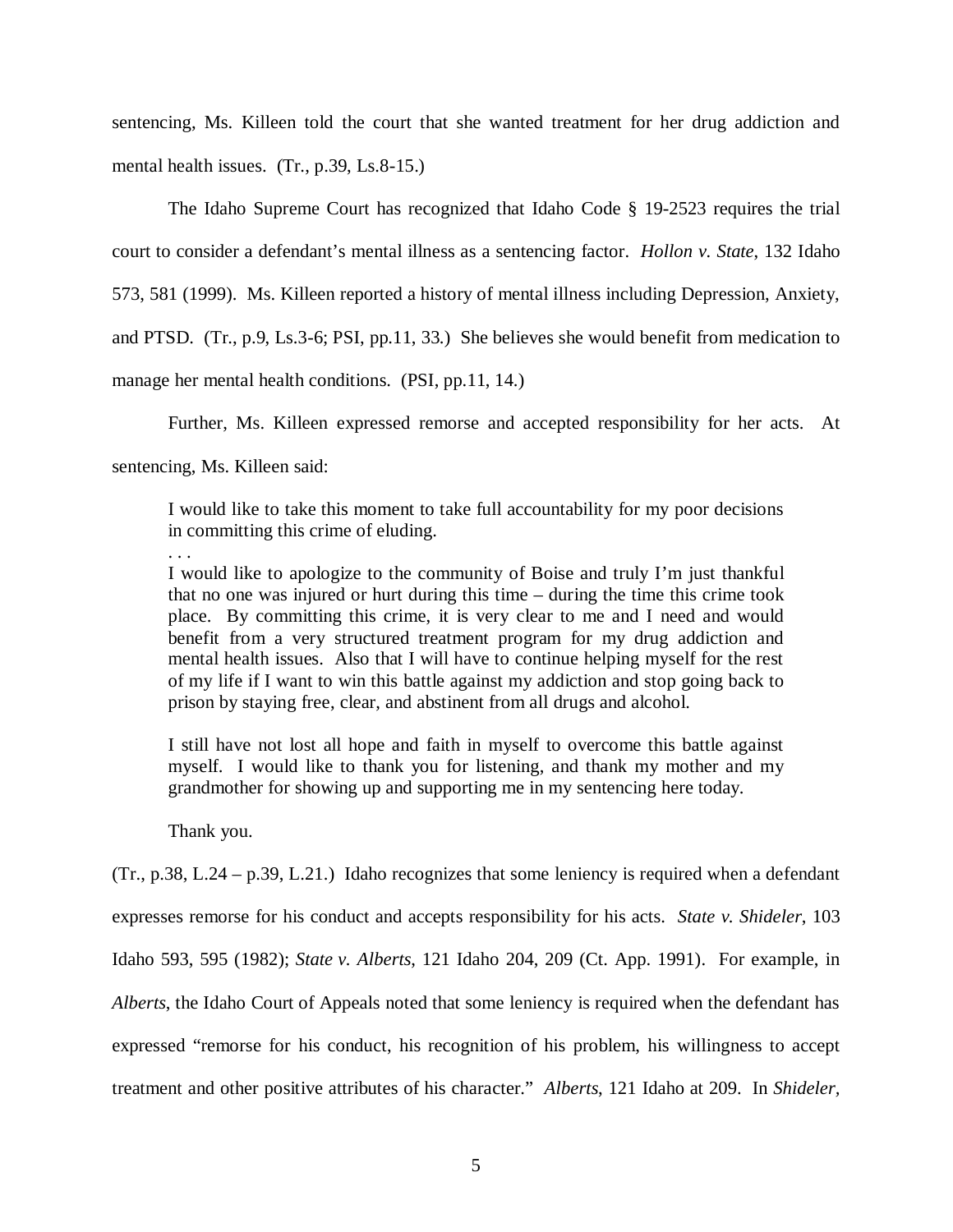Idaho Supreme Court ruled that the prospect of Shideler's recovery from his poor mental and physical health, which included mood swings, violent outbursts, and drug abuse, coupled with his remorse for his actions, was so compelling that it outweighed the gravity of the crimes of armed robbery, assault with a deadly weapon, and possession of a firearm during the commission of a crime. *Shideler,* 103 Idaho at 594-95. Therefore, the court reduced Shideler's sentence from an indeterminate term not to exceed twenty years to an indeterminate term not to exceed twelve years. *Id.* at 593. Ms. Killeen's circumstances are somewhat similar to the facts of both *Alberts* and *Shideler* in that she recognizes that she has an addiction to controlled substnaces, she wants treatment for her substance abuse, she has been diagnosed with mental health conditions, and she showed considerable remorse for her actions.

Based upon the above mitigating factors, Ms. Killeen asserts that the district court abused its discretion by imposing an excessive sentence upon her. She asserts that had the district court properly considered her mental health conditions, family support, controlled substances addictions, and her remorse, it would have imposed a less severe sentence.

#### **CONCLUSION**

Ms. Killeen respectfully requests that this Court reduce her sentence as it deems appropriate. Alternatively, she requests that her case be remanded to the district court for a new sentencing hearing.

DATED this 5<sup>th</sup> day of October, 2018.

/s/ Sally J. Cooley SALLY J. COOLEY Deputy State Appellate Public Defender